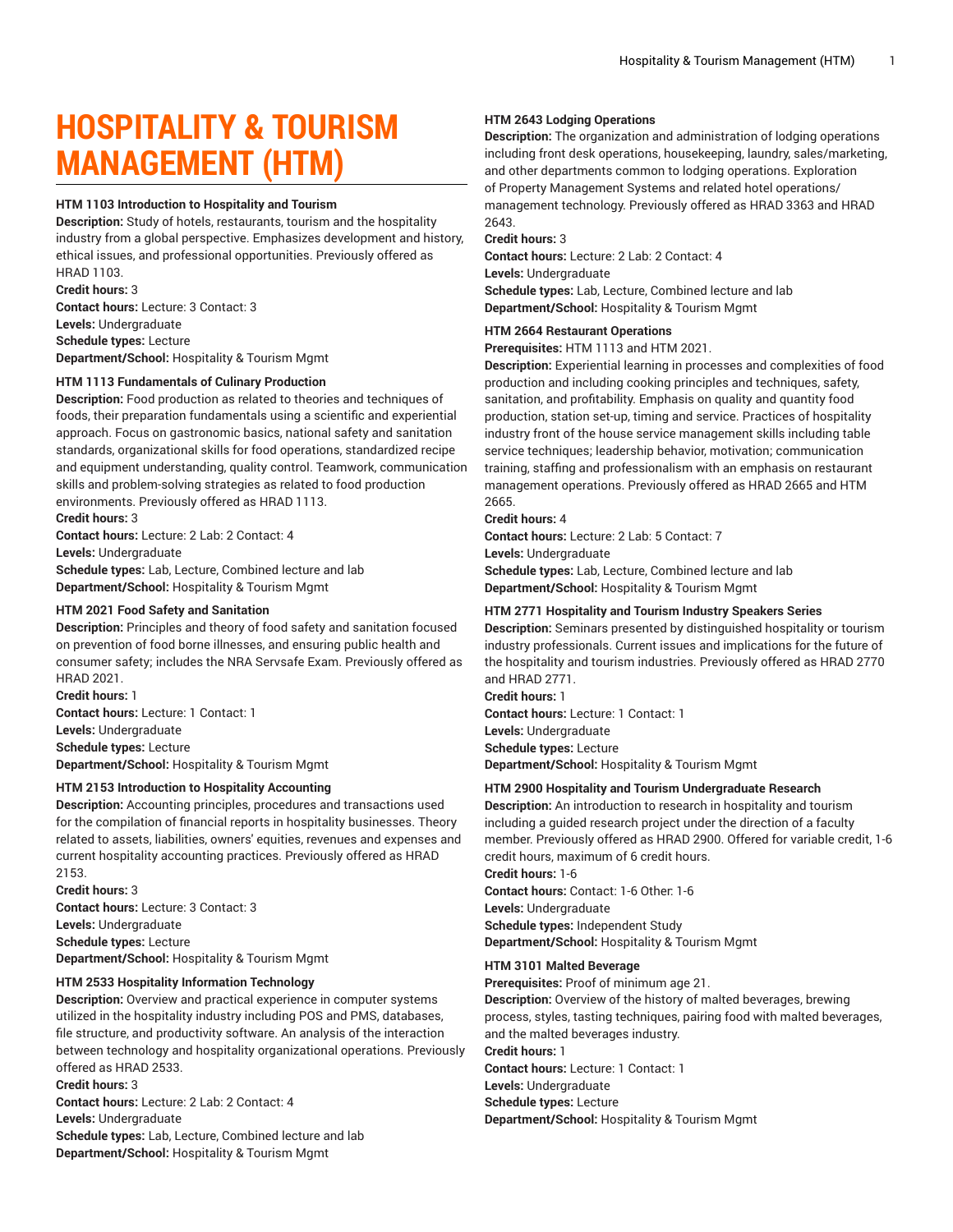## **HTM 3120 Special Events Management**

## **Prerequisites:** Instructor permission.

**Description:** Study of special event planning, implementation and evaluation. The interaction between the staff, customer, guests, contractors, and others necessary to implement a successful special event. Additional focus on catering through hotels, restaurants or private companies. Previously offered as HRAD 4421 and HRAD 3120. Offered for variable credit, 1-3 credit hours, maximum of 12 credit hours. **Credit hours:** 1-3

**Contact hours:** Contact: 1-3 Other: 1-3

**Levels:** Undergraduate

**Schedule types:** Independent Study **Department/School:** Hospitality & Tourism Mgmt

#### **HTM 3123 Event Planning**

**Description:** Theoretical and experiential learning through planning and leadership of events within the hospitality management field. Focus on working with teams, marketing strategies, budget management, collaboration, vision, and program planning. Previously offered as HRAD 3123.

**Credit hours:** 3 **Contact hours:** Lecture: 3 Contact: 3 **Levels:** Undergraduate **Schedule types:** Lecture **Department/School:** Hospitality & Tourism Mgmt

## **HTM 3201 Overview of Mixology**

**Prerequisites:** Proof of minimum age 21.

**Description:** The art and science of mixology. Examination of the role that mixed drinks play in executing a professional and profitable bar. Includes an overview of spirits produced around the world. **Credit hours:** 1

**Contact hours:** Lecture: 1 Contact: 1 **Levels:** Undergraduate **Schedule types:** Lecture **Department/School:** Hospitality & Tourism Mgmt

## **HTM 3213 Hospitality and Tourism Management and Organizations**

**Description:** Function and methods of management as related to the hospitality and tourism industries. Management principles, decisionmaking, organizations, interpersonal relationships, and production systems. Previously offered as FNIA 3213 and HRAD 3213. **Credit hours:** 3

**Contact hours:** Lecture: 3 Contact: 3 **Levels:** Undergraduate **Schedule types:** Lecture **Department/School:** Hospitality & Tourism Mgmt

#### **HTM 3223 International Travel and Tourism (I)**

**Description:** The study of international travel and tourism for business and pleasure. The management of travel and tourism concepts in the hospitality industry and related businesses around the world. International travel industry financial management, technology, economic planning and policy formulation. Previously offered as HRAD 4223 and HRAD 3223.

**Credit hours:** 3 **Contact hours:** Lecture: 3 Contact: 3 **Levels:** Undergraduate **Schedule types:** Lecture **Department/School:** Hospitality & Tourism Mgmt **General Education and other Course Attributes:** International Dimension

## **HTM 3243 The Business of Tourism**

**Description:** All aspects of the tourism business including segments of global tourism, business practices, economic impact, management as well as marketing strategies and processes. Previously offered as HRAD 2243 and HTM 2243. Same course as HTM 2243.

**Credit hours:** 3

**Contact hours:** Lecture: 3 Contact: 3 **Levels:** Undergraduate **Schedule types:** Lecture **Department/School:** Hospitality & Tourism Mgmt

**HTM 3283 Hospitality Accounting Systems**

**Prerequisites:** ACCT 2003.

**Description:** Hospitality accounting and financial analysis using the Uniform System of Accounts for the Lodging Industry (USALI), the Uniform System of Accounts for Restaurants (USAR), and the Uniform System Financial Reporting for Clubs (USFRC). Previously offered as HRAD 2283 and HTM 2283. Same course as HTM 2283. **Credit hours:** 3

**Contact hours:** Lecture: 3 Contact: 3 **Levels:** Undergraduate **Schedule types:** Lecture **Department/School:** Hospitality & Tourism Mgmt

## **HTM 3301 Fundamentals of Coffee and Tea**

**Description:** Foundations of the original characteristics of coffee and tea from seed and leaf to cup. Discover the language for sensory analysis, assess specialty varietals, and the essential elements of brewing. **Credit hours:** 1

**Contact hours:** Lecture: 1 Contact: 1 **Levels:** Undergraduate **Schedule types:** Lecture **Department/School:** Hospitality & Tourism Mgmt

## **HTM 3411 Hospitality and Tourism Pre-Internship Seminar**

**Description:** Preparation in written communication, resumes, interviews, securing an internship, professional behavior and ethics in the hospitality and tourism industries. Previously offered as HRAD 3411.

**Credit hours:** 1 **Contact hours:** Lecture: 1 Contact: 1 **Levels:** Undergraduate **Schedule types:** Lecture **Department/School:** Hospitality & Tourism Mgmt

#### **HTM 3443 Hospitality Industry Internship**

**Prerequisites:** HTM 2643 and HTM 2664 and BADM 2111 and instructor permission.

**Description:** Supervised experience in an approved work situation related to a future career in the hospitality or tourism industry. Management and supervisory experience in multiple aspects of a hospitality or tourism organization. Documentation of 480 hours of hospitality or service work experience required prior to enrollment. Previously offered as HRAD 3443.

# **Credit hours:** 3

**Contact hours:** Contact: 3 Other: 3 **Levels:** Undergraduate **Schedule types:** Independent Study

**Department/School:** Hospitality & Tourism Mgmt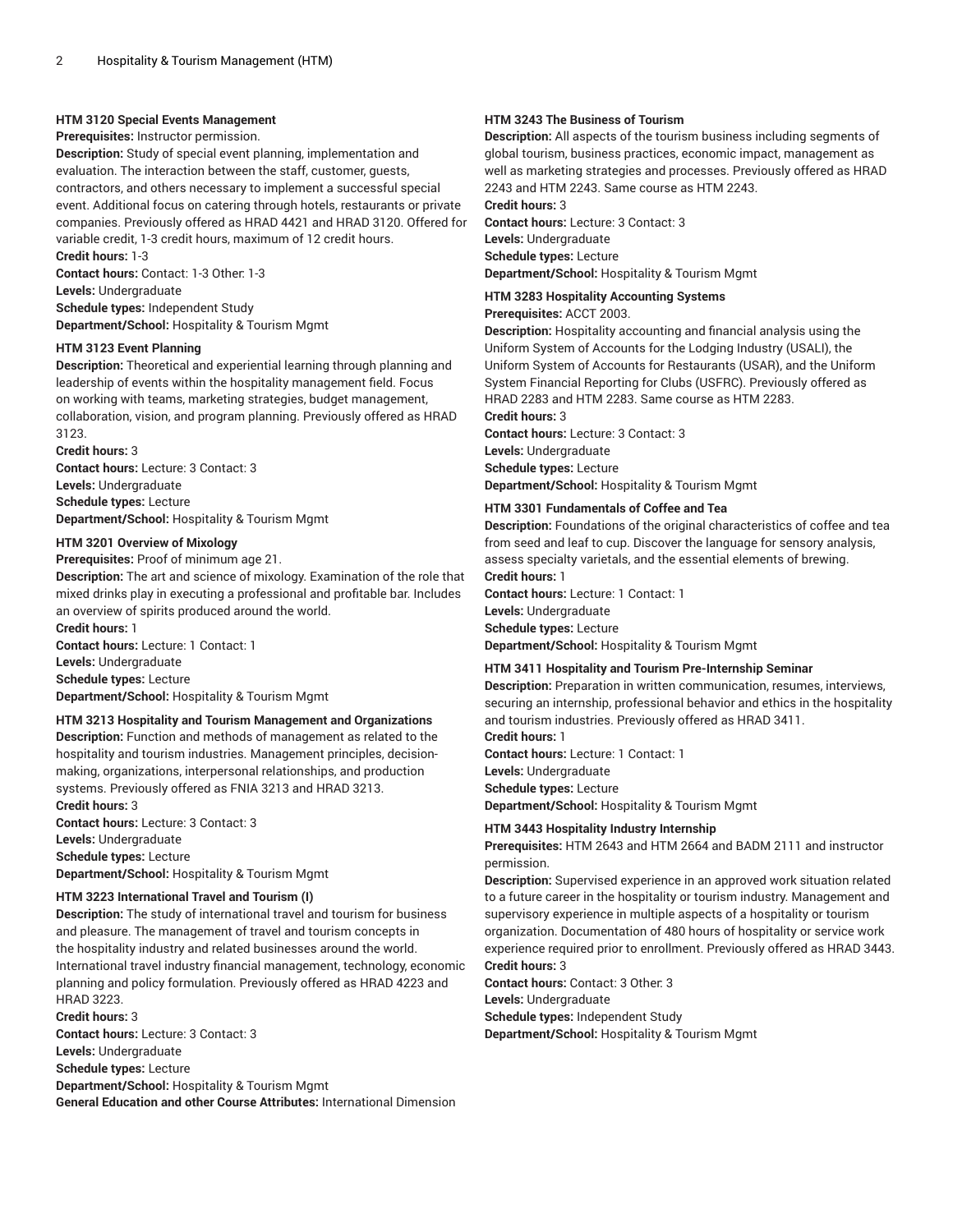#### **HTM 3473 Mechanical Equipment and Facility Management**

**Description:** Fundamentals of building mechanical systems, maintenance and facilities management. The theory and interaction of illumination electric wiring, plumbing, heating, ventilation, air conditioning systems. Principles of facility management in the hospitality industry related to coordination of the physical space with guest services. Previously offered as HRAD 3473.

**Credit hours:** 3 **Contact hours:** Lecture: 3 Contact: 3 **Levels:** Undergraduate **Schedule types:** Lecture **Department/School:** Hospitality & Tourism Mgmt

**HTM 3543 Lodging Property Management Prerequisites:** HTM 2643.

**Description:** The role of the general manager and executive team in lodging properties. Exploration of the strategic management needs of a lodging business, the roles of the general manager and the executive team, and the organization and responsibilities of support departments. Previously offered as HRAD 3943 and HRAD 3543.

**Credit hours:** 3 **Contact hours:** Lecture: 3 Contact: 3 **Levels:** Undergraduate **Schedule types:** Lecture **Department/School:** Hospitality & Tourism Mgmt

#### **HTM 3563 Gastronomic Tourism**

**Description:** Global culinary and gastronomic tourism topics and how culture international diversity is expressed through food and drink. Social and cultural contexts in which gastronomic tourism takes place. Introduction to the social, cultural and environmental impacts of global and local gastronomic tourism in regard to both people and place. Previously offered as HRAD 3563.

**Credit hours:** 3 **Contact hours:** Lecture: 3 Contact: 3 **Levels:** Undergraduate **Schedule types:** Lecture **Department/School:** Hospitality & Tourism Mgmt

#### **HTM 3573 Franchising and Quick Service Restaurant Management**

**Description:** Study of the history and transformation of hospitality industry chains. The organization of chains, fundamentals of franchising, sales and growth, evaluation of franchise financial performance, and unit ownership characteristics. Quick service restaurant organization, guest services, cost controls, sanitation, personnel management, purchasing, marketing, and time management. Previously offered as HRAD 3573. **Credit hours:** 3

**Contact hours:** Lecture: 3 Contact: 3 **Levels:** Undergraduate **Schedule types:** Lecture **Department/School:** Hospitality & Tourism Mgmt

#### **HTM 3623 Purchasing and Cost Control for Hospitality and Foodservice Prerequisites:** HTM 3283.

**Description:** Theory, processes, and complexities of procurement and cost controls for products and services utilized in hospitality industries. Emphasis on management of the purchasing process, cost control systems, and technology applications. Previously offered as HRAD 3623. **Credit hours:** 3 **Contact hours:** Lecture: 3 Contact: 3

**Levels:** Undergraduate

- **Schedule types:** Lecture
- **Department/School:** Hospitality & Tourism Mgmt

## **HTM 3663 Food and Beverage in Events**

**Description:** Planning, producing and evaluating food and beverage service in events. Examination of assessment of client needs, communication processes, pricing strategies, staffing production techniques, presentation, and service standards/styles, for food and beverage service in events. Previously offered as HRAD 3663. **Credit hours:** 3

**Contact hours:** Lecture: 3 Contact: 3 **Levels:** Undergraduate **Schedule types:** Lecture **Department/School:** Hospitality & Tourism Mgmt

# **HTM 3721 Overview of Beverages in the Hospitality Industry**

**Prerequisites:** Proof of minimum age 21.

**Description:** Overview of the international dimensions, history, classifications, production techniques, distribution, and quality factors of beverages such as wines, distilled spirits, beers, and non-alcoholic beverages used in the hospitality industry. Responsible alcohol beverage service and management techniques. Previously offered as HRAD 3721. **Credit hours:** 1

**Contact hours:** Lecture: 1 Contact: 1 **Levels:** Undergraduate **Schedule types:** Lecture **Department/School:** Hospitality & Tourism Mgmt

#### **HTM 3783 Hospitality Industry Human Resources Management**

**Description:** Theories and practices used for personnel management in the hospitality and services industries. The organization of a human resources department, hiring, discipline, compensation, job analysis and performance evaluation. Previously offered as HRAD 3783.

**Credit hours:** 3

**Contact hours:** Lecture: 3 Contact: 3 **Levels:** Undergraduate **Schedule types:** Lecture **Department/School:** Hospitality & Tourism Mgmt

#### **HTM 4090 International Hospitality Studies**

**Prerequisites:** Instructor Permission.

**Description:** Participation in a hospitality educational experience outside of the U.S. The international aspects of the hospitality industry especially in the country or countries included in the experience. Development of an understanding of local, regional and national customs and cultures through experiential learning. Previously offered as HRAD 4090. May not be used for degree credit with HTM 5090. Offered for variable credit, 1-18 credit hours, maximum of 18 credit hours.

**Credit hours:** 1-18

**Contact hours:** Contact: 1-18 Other: 1-18

**Levels:** Undergraduate **Schedule types:** Independent Study

**Department/School:** Hospitality & Tourism Mgmt

**HTM 4093 European Travel and Tourism (I)**

**Prerequisites:** Instructor permission.

**Description:** In-depth examination of local/regional/national customs and cultures, and business practices related to travel and tourism in Europe. Previously offered as HRAD 4093. May not be used for degree credit with HTM 5093.

#### **Credit hours:** 3

**Contact hours:** Lecture: 3 Contact: 3

**Levels:** Undergraduate

**Schedule types:** Lecture

**Department/School:** Hospitality & Tourism Mgmt

**General Education and other Course Attributes:** International Dimension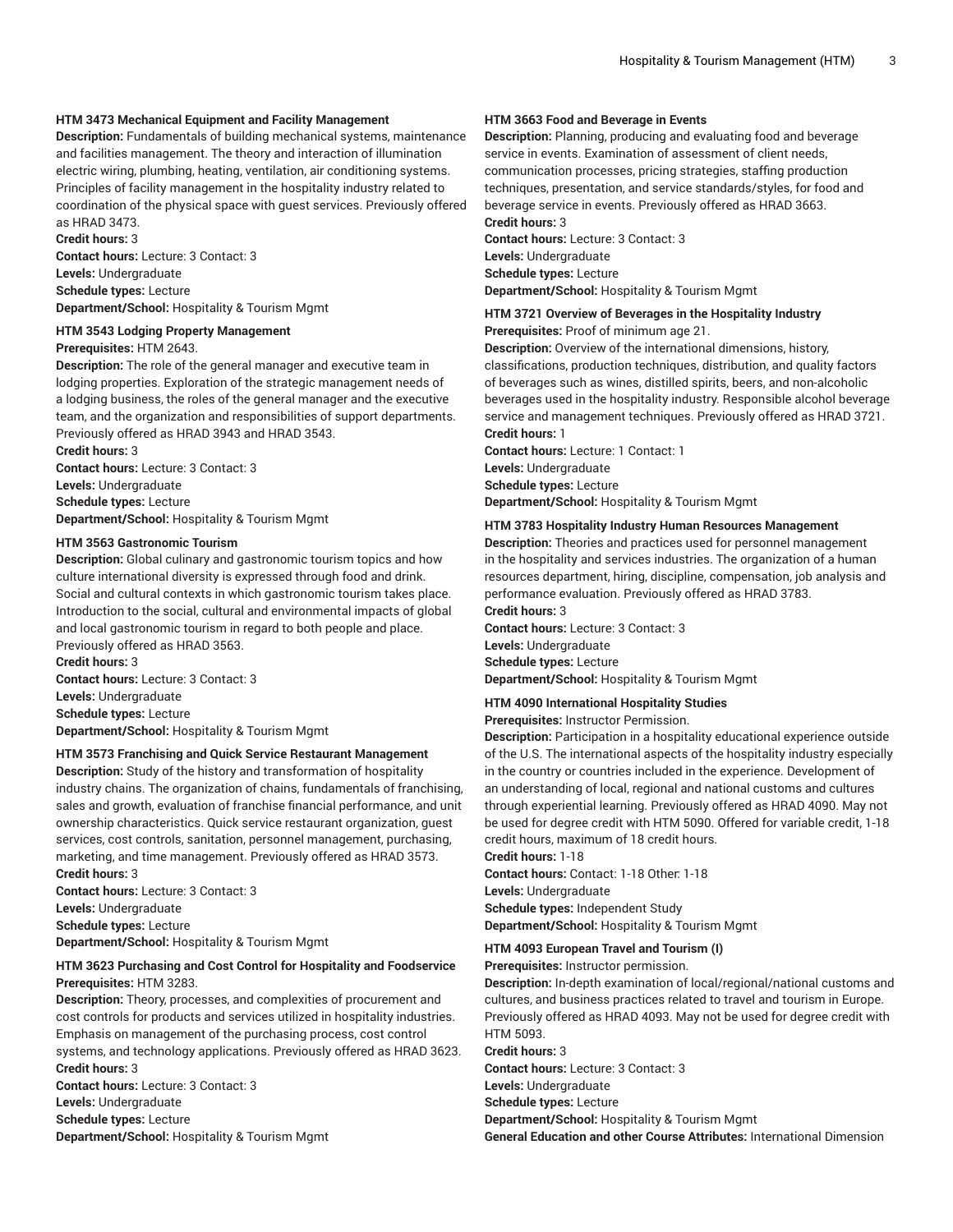#### **HTM 4103 Hospitality Law and Ethics**

**Description:** Examination of the laws regulating the hospitality industry. The interrelationships between law, the hospitality industry, and the public. Exploration of ethics, how legal principles apply in a global environment, and fundamental principles of tort and contract law. Previously offered as HRAD 4103. **Credit hours:** 3

**Contact hours:** Lecture: 3 Contact: 3 **Levels:** Undergraduate **Schedule types:** Lecture **Department/School:** Hospitality & Tourism Mgmt

# **HTM 4120 Advanced Special Events Management**

**Prerequisites:** Instructor permission.

**Description:** Hands-on study of special events, forums and conferences. Planning activities include conception, planning, implementation, and evaluation of an event, forum or conference including marketing, public relations and volunteer coordination. Previously offered as HRAD 4120. Offered for variable credit, 1-3 credit hours, maximum of 6 credit hours. **Credit hours:** 1-3

**Contact hours:** Contact: 1-3 Other: 1-3 **Levels:** Undergraduate **Schedule types:** Independent Study **Department/School:** Hospitality & Tourism Mgmt

#### **HTM 4163 Hospitality and Tourism Marketing and Sales**

**Description:** Strategies for marketing, sales and decision-making in the hospitality and tourism industries. Includes techniques and methods of customer identification, consumer behavior, competition, product, promotion, placement and pricing strategies as well as developing sales strategies to attract the target market. Previously offered as HRAD 4163. **Credit hours:** 3

**Contact hours:** Lecture: 3 Contact: 3 **Levels:** Undergraduate **Schedule types:** Lecture **Department/School:** Hospitality & Tourism Mgmt

## **HTM 4183 Sustainable Tourism and Geography**

**Prerequisites:** Junior or senior standing or consent of instructor. **Description:** Sustainable tourism from a cultural and environmental perspective. Concepts and theories of sustainability and tourism, including human rights, environmental justice, and ethics, emphasizing the global environmental and social effects and possibilities of tourism. Management concepts, sectoral approaches, transport and mobility themes, and emerging issues in the context of sustainability. Same course as GEOG 4443 and GLST 4443. May not be used for degree credit with GEOG 5443. Previously offered as HRAD 4183. **Credit hours:** 3

**Contact hours:** Lecture: 3 Contact: 3 **Levels:** Undergraduate **Schedule types:** Lecture **Department/School:** Hospitality & Tourism Mgmt

## **HTM 4193 European Cuisine and Beverages (I)**

**Prerequisites:** Instructor permission.

**Description:** In-depth examination of the historical/modern influences, and local/regional/national customs and cultures related to cuisine and beverages in Europe. Previously offered as HRAD 4193. May not be used for degree credit with HTM 5193.

**Credit hours:** 3

**Contact hours:** Lecture: 3 Contact: 3 **Levels:** Undergraduate

**Schedule types:** Lecture

**Department/School:** Hospitality & Tourism Mgmt

**General Education and other Course Attributes:** International Dimension

**HTM 4263 Beverage Management & Controls**

**Prerequisites:** HTM 2664 and HTM 3623.

**Description:** The theories and strategies of beverage service, operations and management. Management of beverage and bar operations, control systems and profitability, product selection/procurement and marketing, facility requirements and responsible alcohol service. Previously offered as HRAD 4263.

**Credit hours:** 3

**Contact hours:** Lecture: 3 Contact: 3 **Levels:** Undergraduate **Schedule types:** Lecture **Department/School:** Hospitality & Tourism Mgmt

## **HTM 4443 Advanced Hospitality and Tourism Internship**

**Prerequisites:** HTM 3443 and instructor permission.

**Description:** Management experience in multiple aspects of a hospitality or tourism organization. Exploration of human resources, development of an understanding of organizational behavior, conflict resolution, negotiating and communication techniques. Application of critical thinking skills to solve problems. The interaction between the customer and the products and services provided by the organization. Previously offered as HRAD 4443.

**Credit hours:** 3

**Contact hours:** Contact: 3 Other: 3 **Levels:** Undergraduate **Schedule types:** Independent Study **Department/School:** Hospitality & Tourism Mgmt

#### **HTM 4453 Revenue Management in Hospitality Operations**

**Prerequisites:** HTM 3623 or concurrent enrollment and HTM 3543. **Description:** Focus on revenue management in hospitality organizations with specific emphasis on pricing and strategies, forecasting sales and trend analysis. Previously offered as HRAD 4453.

**Credit hours:** 3

**Contact hours:** Lecture: 3 Contact: 3 **Levels:** Undergraduate **Schedule types:** Lecture **Department/School:** Hospitality & Tourism Mgmt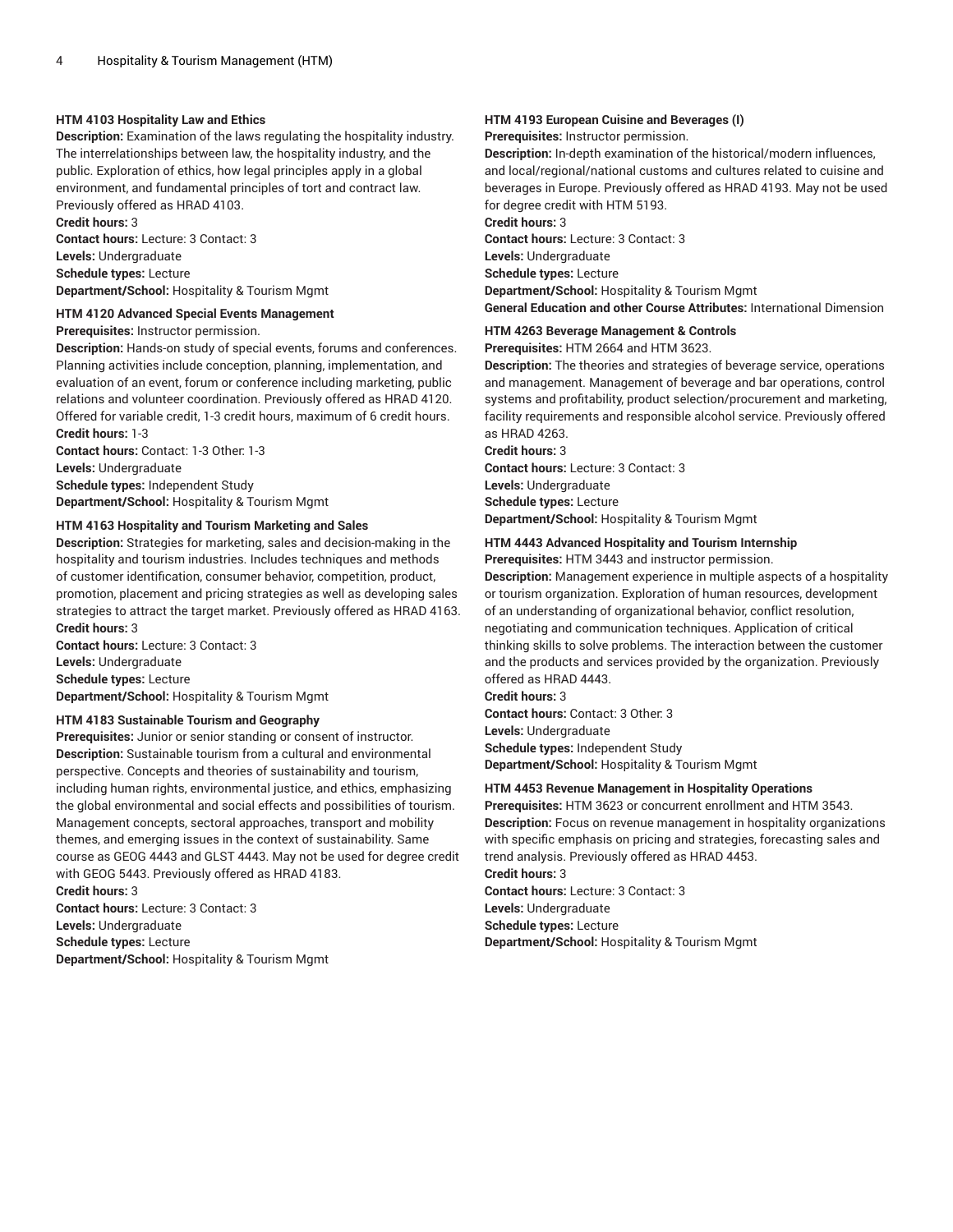#### **HTM 4525 Capstone in Hospitality Management**

**Prerequisites:** HTM 3543 and HTM 2664 and HTM 3623 or concurrent enrollment and 90 credit hours completed.

**Description:** Focus on problem solving in the hospitality industry through project-based learning and synthesis of knowledge and skills gained throughout the hospitality program. Use of realistic, but difficult operational and managerial situations and cases that provide applied experiences engineered to prepare students for critical thinking, advanced communication and solution-focused results. Movement of students from scholastic mode into supervisory and managerial roles in the hospitality industry. Previously offered as HRAD 4525. **Credit hours:** 5

**Contact hours:** Lecture: 2 Lab: 6 Contact: 8 **Levels:** Undergraduate **Schedule types:** Lab, Lecture, Combined lecture and lab

**Department/School:** Hospitality & Tourism Mgmt

# **HTM 4703 Beverage Production and Distribution Systems**

**Description:** Exploration of how major beverages of the world are produced and distributed throughout the United States and elsewhere. Examination of production systems includes farming practices, fermentation, distillation, and producer decision-making. Focus on distribution systems includes the three-tier system of alcohol distribution and its effect on producers, distributors, and retailers. **Credit hours:** 3

**Contact hours:** Lecture: 3 Contact: 3 **Levels:** Undergraduate **Schedule types:** Lecture **Department/School:** Hospitality & Tourism Mgmt

#### **HTM 4723 Beverage Education**

**Prerequisites:** Proof of minimum age 21.

**Description:** Emphasis on the international dimensions of the history, classifications, production techniques, distribution, and quality factors of beverages such as wines, distilled spirits, beers, and non-alcoholic beverages. Emphasis on responsible alcohol beverage service and management techniques. Previously offered as HRAD 4723. **Credit hours:** 3

**Contact hours:** Lecture: 3 Contact: 3 **Levels:** Undergraduate **Schedule types:** Lecture **Department/School:** Hospitality & Tourism Mgmt

#### **HTM 4743 Bar Management and Profitability**

**Description:** Emphasis on the operation of a dynamic, modern, and profitable bar program including applicable laws; bar management, equipment and sanitation; fiscal and inventory controls; marketing and methods to increase financial success. Also, includes a history of mixology, the class spirits of the world, and beverage quality factors. **Credit hours:** 3

**Contact hours:** Lecture: 3 Contact: 3 **Levels:** Undergraduate **Schedule types:** Lecture **Department/School:** Hospitality & Tourism Mgmt

#### **HTM 4763 The Role of Non-Alcoholic Beverages in Hospitality Businesses**

**Description:** Examination of non-alcoholic beverages and how to incorporate them successfully into a restaurant, bar, or hospitality business. Includes understanding the history and cultures surrounding non-alcoholic beverages; the origins and production methods for all important categories of non-alcoholic beverages; the fundamentals of building and maintaining a profitable non-alcoholic program. **Credit hours:** 3

**Contact hours:** Lecture: 3 Contact: 3 **Levels:** Undergraduate **Schedule types:** Lecture **Department/School:** Hospitality & Tourism Mgmt

#### **HTM 4833 Casino and Gaming Management**

**Prerequisites:** HTM 3283.

**Description:** Focus on the management of casino and gaming operations including the history and trends of gaming, current issues, cultural influences and social consequences of casino, lottery and pari-mutual segments. Also theory and practice in the analysis of gaming operations in the areas of casino management, marketing, accounting/controls, security, human resources and law. Previously offered as HRAD 4833. **Credit hours:** 3

**Contact hours:** Lecture: 3 Contact: 3 **Levels:** Undergraduate **Schedule types:** Lecture **Department/School:** Hospitality & Tourism Mgmt

## **HTM 4850 Special Topics Course in Hospitality and Tourism Management Prerequisites:** Instructor Permission.

**Description:** Special unit of study related to specific problems in the hospitality industry. Previously offered as HRAD 4850. Offered for variable credit, 1-15 credit hours, maximum of 15 credit hours. **Credit hours:** 1-15

**Contact hours:** Contact: 1-15 Other: 1-15 **Levels:** Undergraduate **Schedule types:** Independent Study

**Department/School:** Hospitality & Tourism Mgmt

#### **HTM 4900 Honors Research**

**Prerequisites:** Spears School of Business Honors Program participation, senior standing.

**Description:** Guided creative component for students completing requirements for College Honors in Spears School of Business. Thesis, creative project or report under the direction of a faculty member in the major area, with second faculty reader and oral examination. Previously offered as HRAD 4900. Offered for variable credit, 1-3 credit hours, maximum of 3 credit hours.

**Credit hours:** 1-3

**Contact hours:** Contact: 1-3 Other: 1-3

**Levels:** Undergraduate

**Schedule types:** Independent Study

**Department/School:** Hospitality & Tourism Mgmt

**General Education and other Course Attributes:** Honors Credit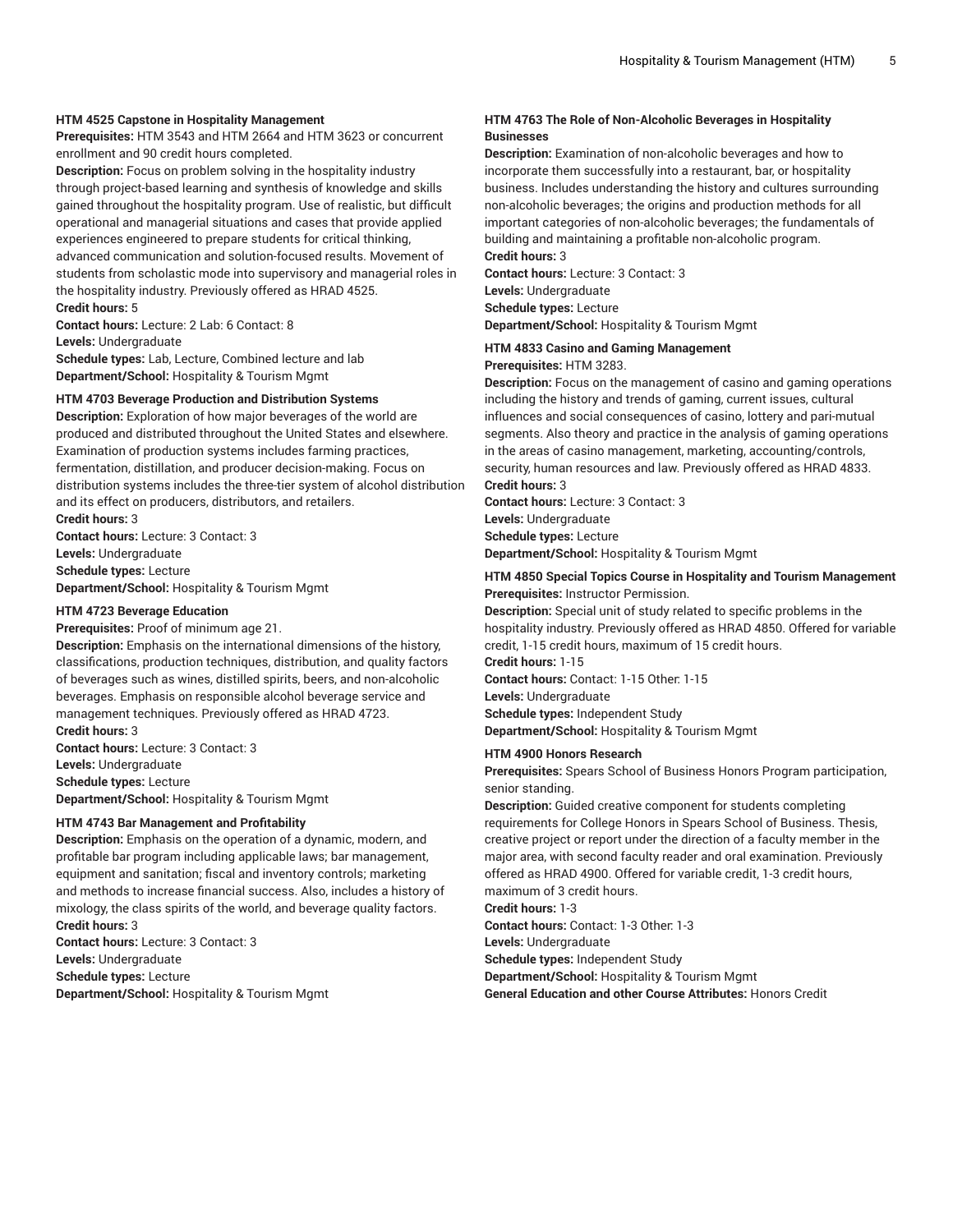#### **HTM 4983 Conventions, Conferences, and Meetings**

**Prerequisites:** Instructor permission.

**Description:** Planning and implementing conventions, conferences, meetings, seminars and symposia. Designing, promoting, managing and evaluating educational events, and contract management. Previously offered as HRAD 4983.

**Credit hours:** 3

**Contact hours:** Lecture: 3 Contact: 3 **Levels:** Undergraduate **Schedule types:** Lecture **Department/School:** Hospitality & Tourism Mgmt

#### **HTM 5000 Master's Thesis**

**Prerequisites:** Graduate standing and consent of adviser. **Description:** Individual research interests in hospitality administration fulfilling the requirements for the MS degree. Previously offered as HRAD 5000. Offered for variable credit, 1-6 credit hours, maximum of 6 credit hours.

**Credit hours:** 1-6 **Contact hours:** Contact: 1-6 Other: 1-6 **Levels:** Graduate **Schedule types:** Independent Study **Department/School:** Hospitality & Tourism Mgmt

## **HTM 5030 Master's Creative Component and Independent Study**

**Prerequisites:** Graduate standing and consent of instructor. **Description:** Individual research and study having relevance to the hospitality field and a positive impact on the hospitality industry. Previously offered as HRAD 5030. Offered for variable credit, 1-3 credit hours, maximum of 3 credit hours.

**Credit hours:** 1-3 **Contact hours:** Contact: 1-3 Other: 1-3 **Levels:** Graduate

**Schedule types:** Independent Study **Department/School:** Hospitality & Tourism Mgmt

#### **HTM 5090 International Hospitality Studies**

**Prerequisites:** Instructor Permission.

**Description:** Participation in a hospitality educational experience outside of the U.S. The international aspects of the hospitality industry especially in the country or countries included in the experience. Development of an understanding of local, regional and national customs and cultures through experiential learning. May not be used for degree credit with HTM 4090. Offered for variable credit, 1-3 credit hours, maximum of 18 credit hours.

**Credit hours:** 1-3 **Contact hours:** Contact: 1-3 Other: 1-3 **Levels:** Graduate **Schedule types:** Independent Study **Department/School:** Hospitality & Tourism Mgmt

# **HTM 5093 European Travel and Tourism**

**Prerequisites:** Instructor Permission.

**Description:** In-depth examination of local/regional/national customs and cultures, and business practices related to travel and tourism in Europe. Previously offered as HRAD 4093. May not be used for degree credit with HTM 4093.

**Credit hours:** 3

**Contact hours:** Lecture: 3 Contact: 3 **Levels:** Graduate **Schedule types:** Lecture **Department/School:** Hospitality & Tourism Mgmt

# **HTM 5112 Hospitality and Tourism Graduate Education and Research**

**Prerequisites:** Master's degree students only or consent of instructor. **Description:** Systematic introduction to the competencies of graduate education and research in hospitality and tourism education and administration. Previously offered as HRAD 5112.

**Credit hours:** 2 **Contact hours:** Lecture: 2 Contact: 2 **Levels:** Graduate **Schedule types:** Lecture **Department/School:** Hospitality & Tourism Mgmt

**HTM 5193 European Cuisine and Beverages**

**Prerequisites:** Instructor Permission.

**Description:** In-depth examination of the historical/modern influences, and local/regional/national customs and cultures related to cuisine and beverages in Europe. May not be used for degree credit with HTM 4193. **Credit hours:** 3 **Contact hours:** Lecture: 3 Contact: 3

**Levels:** Graduate **Schedule types:** Lecture

**Department/School:** Hospitality & Tourism Mgmt

#### **HTM 5233 Convention and Special Event Management**

**Description:** Meeting and event design, working with industry suppliers, on-site management, post-event analysis, computers and technology, and meetings documentation. Previously offered as HRAD 5233.

**Credit hours:** 3 **Contact hours:** Lecture: 3 Contact: 3 **Levels:** Graduate **Schedule types:** Lecture **Department/School:** Hospitality & Tourism Mgmt

#### **HTM 5253 Critical Issues in Gaming**

**Description:** Focuses on current issues, advanced research and the theoretical constructs of the gaming industry and includes exploration of current issues, cultural influences and social consequences of casino, lottery, racing and pari-mutual segments. Students will also gain theoretical knowledge and learn to apply research skills in the analysis of gaming operations in the areas of casino management, marketing, accounting/controls, security, human resources and law. Previously offered as HRAD 5253.

**Credit hours:** 3

**Contact hours:** Lecture: 3 Contact: 3 **Levels:** Graduate **Schedule types:** Lecture **Department/School:** Hospitality & Tourism Mgmt

## **HTM 5263 Applied Revenue Management in Hospitality and Tourism Management**

**Description:** This course uses an online simulation tool to facilitate an in-depth understanding of revenue management's key concepts and applicability of revenue maximization strategies. The components of effective revenue management will be executed through entering decisions in the online simulation and their effects on overall profitability on the lodging operation will be analyzed and evaluated.

**Credit hours:** 3

**Contact hours:** Lecture: 3 Contact: 3

**Levels:** Graduate

**Schedule types:** Lecture

**Department/School:** Hospitality & Tourism Mgmt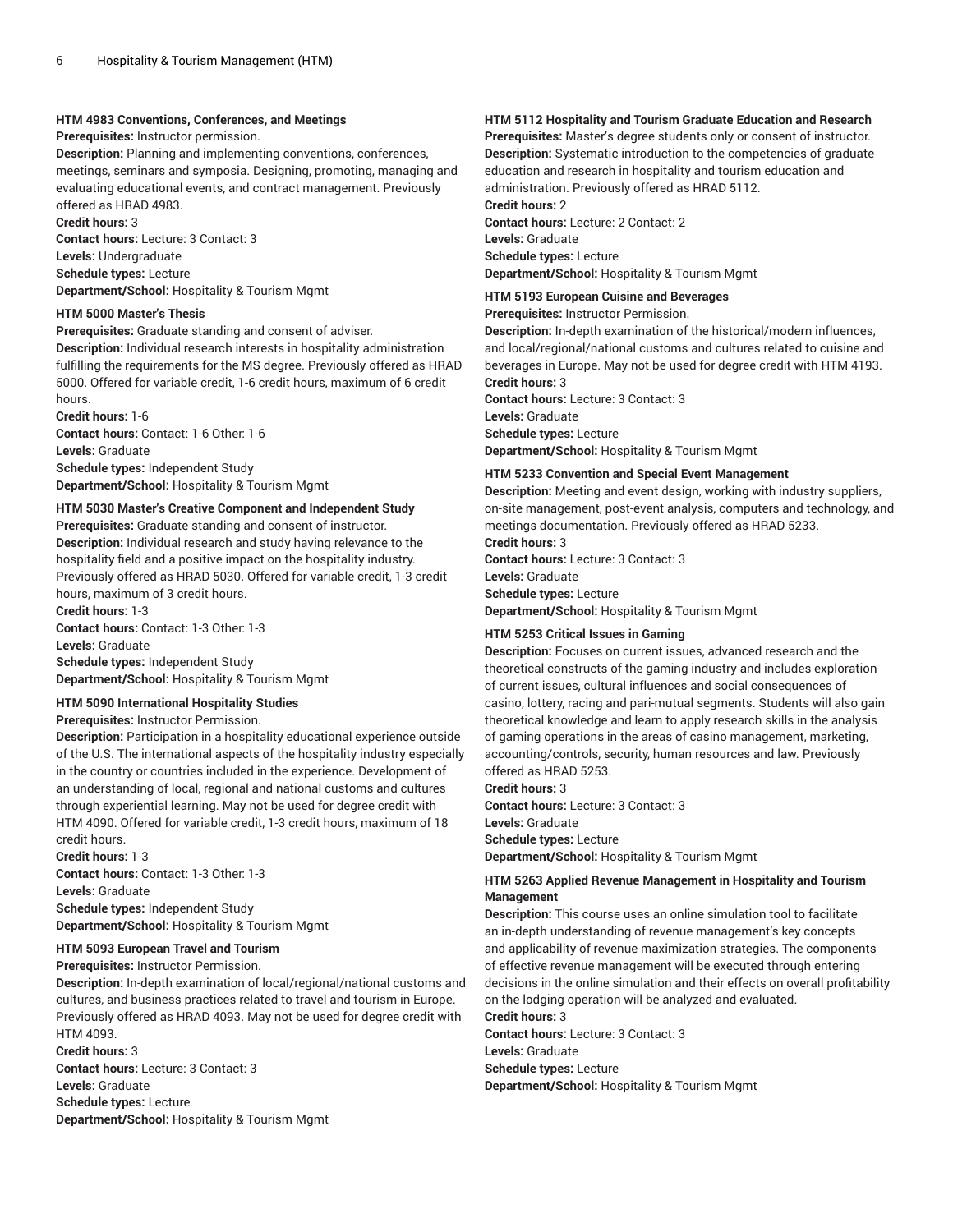## **HTM 5323 Hospitality and Tourism Financial Management**

**Description:** Key concepts, tools and techniques critical for managerial decision making in financial aspects of hospitality organizations. Previously offered as HRAD 5323.

**Credit hours:** 3 **Contact hours:** Lecture: 3 Contact: 3 **Levels:** Graduate **Schedule types:** Lecture

**Department/School:** Hospitality & Tourism Mgmt

#### **HTM 5413 Hospitality Human Resources Management**

**Description:** Recent theories and research in human resource management, employee development, and labor issues affecting the hospitality and tourism industry in maintaining a productive workforce. Previously offered as HRAD 5413.

**Credit hours:** 3 **Contact hours:** Lecture: 3 Contact: 3 **Levels:** Graduate

**Schedule types:** Lecture

**Department/School:** Hospitality & Tourism Mgmt

**Additional Fees:** Business Graduate Program fee of \$6 per credit hour applies.

#### **HTM 5423 Hospitality and Tourism Marketing Management**

**Prerequisites:** Undergraduate marketing course.

**Description:** The concepts and strategies of hospitality and tourism marketing management and customer development. Previously offered as HRAD 5423.

**Credit hours:** 3 **Contact hours:** Lecture: 3 Contact: 3 **Levels:** Graduate **Schedule types:** Lecture **Department/School:** Hospitality & Tourism Mgmt

#### **HTM 5443 Hospitality & Tourism Management Graduate Internship**

**Description:** Supervised work internship with an approved employer and worksite related to a future career in the hospitality industry. Experience must include management/supervisory aspects within a hospitality organization.

**Credit hours:** 3 **Contact hours:** Contact: 3 Other: 3 **Levels:** Graduate **Schedule types:** Independent Study **Department/School:** Hospitality & Tourism Mgmt

**HTM 5503 Big Data Analytics in Hospitality and Tourism Management Description:** An in-depth study of various topics and techniques in big data analytics, especially in the hospitality and tourism research domains. Fundamentals of data acquisition, data transformation, data visualization, and data mining via the discussion of literature and handson labs. Concepts, methodologies, techniques, and related software packages.

**Credit hours:** 3 **Contact hours:** Lecture: 3 Contact: 3 **Levels:** Graduate **Schedule types:** Lecture **Department/School:** Hospitality & Tourism Mgmt

## **HTM 5513 Hospitality Strategic Management**

**Description:** Focus on strategic decision making in hospitality organizations. Examination of the processes by which managers strategically position the organization and allocate resources to maximize its economic value in uncertain, dynamic, and competitive environments. Previously offered as HRAD 5513.

**Credit hours:** 3

**Contact hours:** Lecture: 3 Contact: 3

**Levels:** Graduate

**Schedule types:** Lecture

**Department/School:** Hospitality & Tourism Mgmt

**Additional Fees:** Business Graduate Program fee of \$6 per credit hour applies.

## **HTM 5813 Research Methods in Hospitality and Tourism Administration Prerequisites:** REMS 5953 or STAT 5013.

**Description:** Scientific methods and current research methodologies as applied to problems in hospitality and tourism administration. Proposal planning, research design, statistical use and interpretation, and research reporting. Previously offered as HRAD 5813.

**Credit hours:** 3

**Contact hours:** Lecture: 3 Contact: 3 **Levels:** Graduate **Schedule types:** Lecture

**Department/School:** Hospitality & Tourism Mgmt

#### **HTM 5850 Special Topics in the Hospitality Industry**

**Description:** Special topics related to the hospitality and tourism industry. A problem-solving technique to design the research model and investigative procedures. Presentations to faculty, students and industry professionals at specialized workshops with research, instructional and industry project components. Previously offered as HRAD 5850. Offered for variable credit, 1-3 credit hours, maximum of 9 credit hours.

**Credit hours:** 1-3

**Contact hours:** Contact: 1-3 Other: 1-3

**Levels:** Graduate

**Schedule types:** Independent Study

**Department/School:** Hospitality & Tourism Mgmt

**Additional Fees:** Business Graduate Program fee of \$6 per credit hour applies.

#### **HTM 5870 Problems in the Hospitality Industry**

**Description:** Special recurring problems in the hospitality industry. Broad perspective of these issues and their application to the industry. Critical thinking skills to solve operational dilemmas. Previously offered as HRAD 5870. Offered for variable credit, 1-3 credit hours, maximum of 9 credit hours.

**Credit hours:** 1-3

**Contact hours:** Contact: 1-3 Other: 1-3

**Levels:** Graduate

**Schedule types:** Independent Study

**Department/School:** Hospitality & Tourism Mgmt

**Additional Fees:** Business Graduate Program fee of \$6 per credit hour applies.